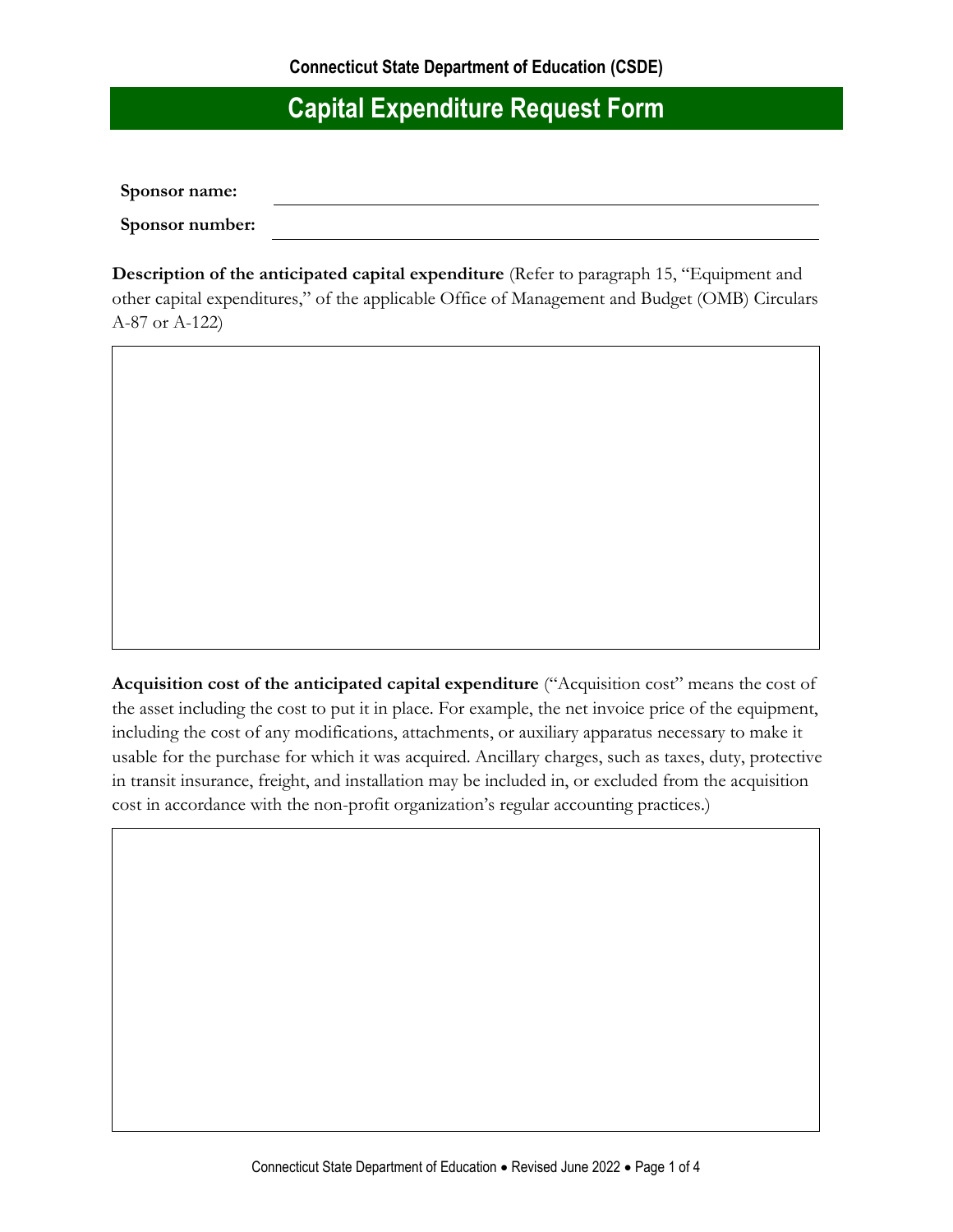#### **Please read and check the box next to each statement**

| I certify that the above referenced capital expenditure is necessary and reasonable for proper<br>and efficient performance and administration of the Child Nutrition Program.                                                                                               |
|------------------------------------------------------------------------------------------------------------------------------------------------------------------------------------------------------------------------------------------------------------------------------|
| I certify that the above referenced capital expenditure is allocable to the federal award. A<br>cost is allocable to a particular cost objective if the goods or services involved are chargeable<br>or assignable in accordance with relative benefits received.            |
| I certify that the above referenced capital expenditure is accorded consistent treatment. A<br>cost may not be assigned to a federal award as a direct cost if any other cost incurred for the<br>same purpose in like circumstances has been allocated as an indirect cost. |
| I certify that the above referenced capital expenditure is not included as a cost or used to<br>meet cost sharing or matching requirements of any other federal award.                                                                                                       |
| I certify that the above referenced capital expenditure is the net of all applicable credits.                                                                                                                                                                                |

| Sponsor representative (print full name |              |  |  |
|-----------------------------------------|--------------|--|--|
| Signature                               | Date:        |  |  |
| E-mail address                          | Phone number |  |  |

**CSDE Use Only**

Approved by: Date: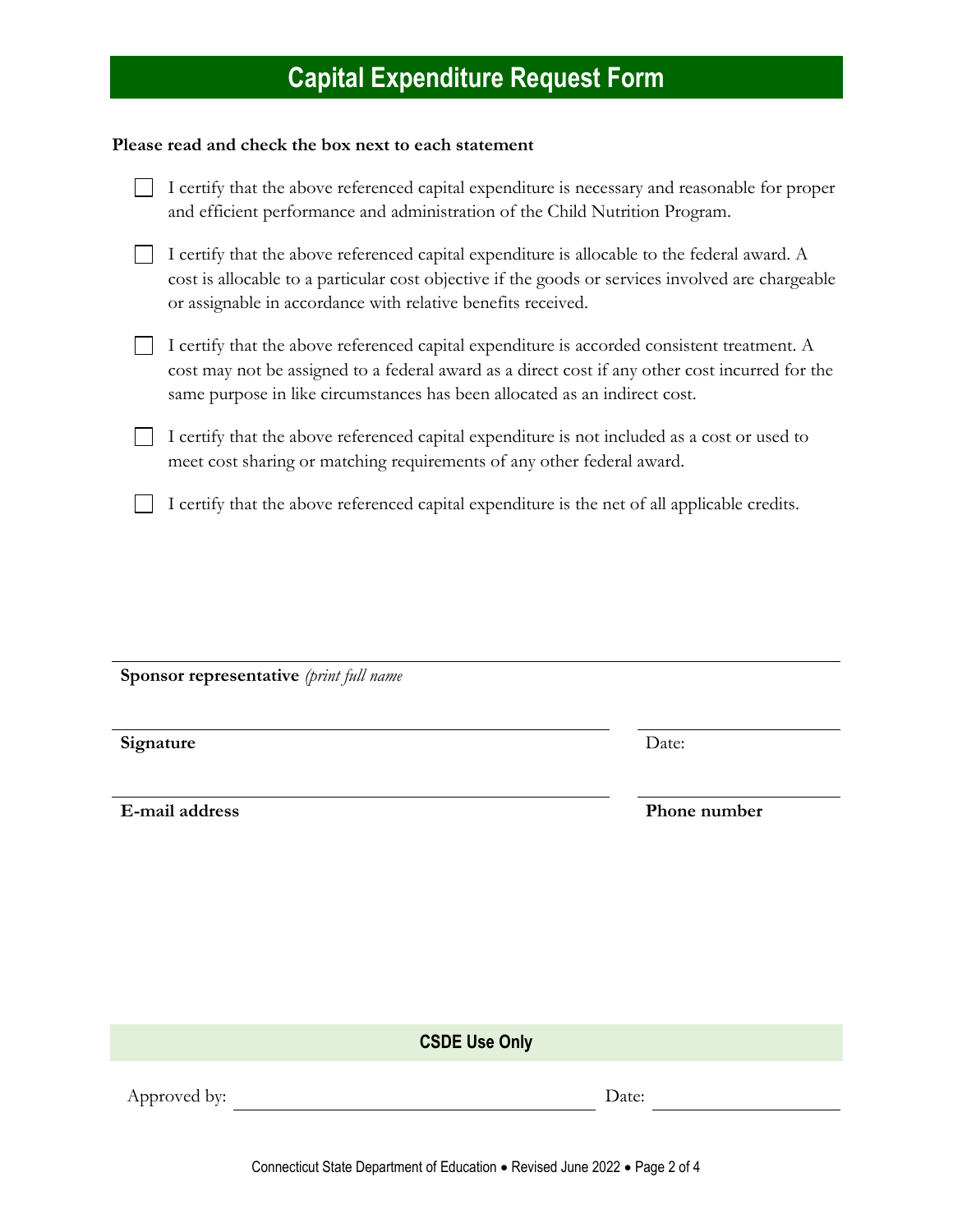#### **Resources**

- 7 CFR 200: Uniform Administrative Requirements, Cost Principles, and Audit Requirements for Federal Awards: <https://www.gpo.gov/fdsys/pkg/FR-2013-12-26/pdf/2013-30465.pdf>
- 7 CFR 210: National School Lunch Program:
	- <https://www.ecfr.gov/current/title-7/subtitle-B/chapter-II/subchapter-A/part-210>
- Capital Expenditure Approved List for School Food Authority Equipment Purchases (CSDE): [https://portal.ct.gov/-/media/SDE/Nutrition/NSLP/Forms/](https://portal.ct.gov/-/media/SDE/Nutrition/NSLP/Forms/Equipment/Capital_Expenditure_Approved_List_SFA_Equipment_Purchases.pdf) [Equipment/Capital\\_Expenditure\\_Approved\\_List\\_SFA\\_Equipment\\_Purchases.pdf](https://portal.ct.gov/-/media/SDE/Nutrition/NSLP/Forms/Equipment/Capital_Expenditure_Approved_List_SFA_Equipment_Purchases.pdf)
- OMB Circular A-87 Revised: Cost Principles for State, Local, and Indian Tribal Governments: [https://obamawhitehouse.archives.gov/omb/circulars\\_a087\\_2004/](https://obamawhitehouse.archives.gov/omb/circulars_a087_2004/)
- OMB Circular A-122 Revised: Cost Principles for Non-Profit Organizations: [https://obamawhitehouse.archives.gov/omb/circulars\\_a122\\_2004/](https://obamawhitehouse.archives.gov/omb/circulars_a122_2004/)
- USDA Memo SP 39-2016: State Agency Prior Approval Process for School Food Authority (SFA) Equipment Purchases: [https://fns-prod.azureedge.us/sites/default/files/cn/SP39\\_CACFP11\\_SFSP13\\_2016os.pdf](https://fns-prod.azureedge.us/sites/default/files/cn/SP39_CACFP11_SFSP13_2016os.pdf)